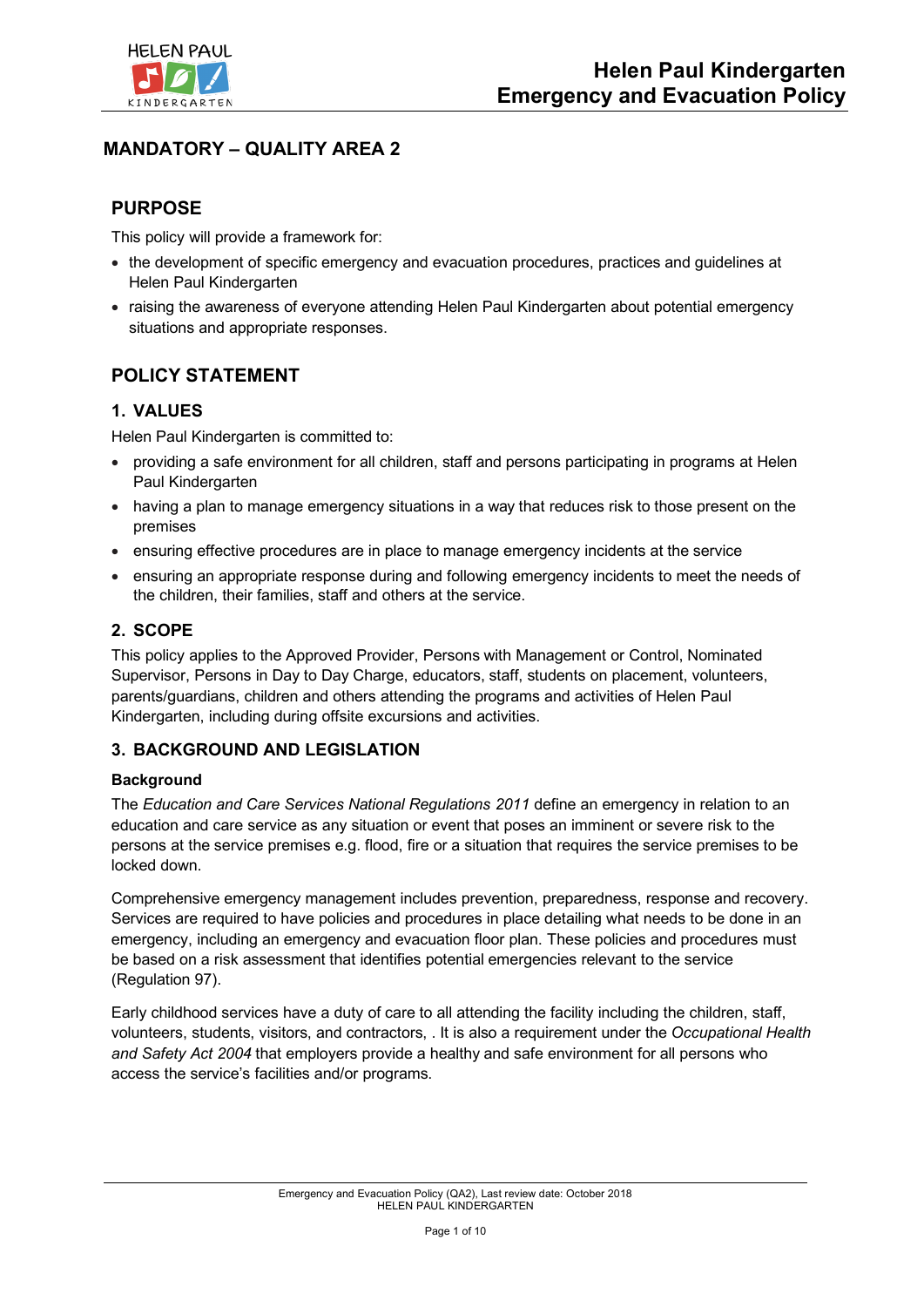

All services in Victoria are required to have an *Emergency Management Plan* (EMP) as part of their everyday 'best practice' operations. All education and care services listed on the Department of Education and Training (DET)'s Bushfire At--Risk Register are required as a condition of their service approval to submit their EMP to their regional office annually. DET provides *Emergency Management Plan Guidelines* and an *Emergency Management Plan* template to assist services develop and review their EMP (refer to *Sources* below for the link). All services must complete the required sections of the plan and lodge it with the relevant DET regional office. A copy should also be attached to this policy.

#### **Legislation and standards**

Relevant legislation and standards include but are not limited to:

- *Education and Care Services National Law Act 2010*
- *Education and Care Services National Regulations 2011* including Regulations 97, 98, 168(2)(e)
- *National Quality Standard*, including Quality Area 2: Children's Health and Safety
- *Occupational Health and Safety Act 2004*

#### **4. DEFINITIONS**

The terms defined in this section relate specifically to this policy. For commonly used terms e.g. Approved Provider, Nominated Supervisor, Regulatory Authority etc. refer to the *General Definitions*  section of this manual.

**Attendance record:** Kept by the service to record details of each child attending the service including name, time of arrival and departure, signature of person delivering and collecting the child or of the Nominated Supervisor or educator (Regulation 158).

**Country Fire Authority (CFA):** CFA respond to a variety of fire and emergency incidents. They are also involved in a range of other activities including:

- fire safety building inspections
- delivering community awareness, education and safety programs
- post--incident analysis and fire investigation
- fire prevention planning and land use planning at a municipal level.

**Duty of care:** A common law concept that refers to the responsibilities of a service to provide an adequate level of protection against harm and all reasonable foreseeable risks.

**Emergency:** Includes any situation or event that poses an imminent or severe risk to the persons at the education and care service premises e.g. flood, fire or a situation that requires the service premises to be locked down (National Regulations, page 21).

**Emergency Management Plan (EMP):** A written set of instructions for the service to prepare for and respond to emergencies. A guide to preparing an emergency plan and an *Emergency Management Plan* template are available on the DET website (refer to *Sources* below).

**Hazard:** A source or situation with a potential for harm in terms of human injury or ill health, damage to property, damage to the environment or a combination of these.

**Incident, Injury, Trauma and Illness Record:** Contains details of any incident, injury, trauma or illness that occurs while the child is being educated and cared for by the service. Any incident, injury, trauma or illness must be recorded as soon as is practicable but not later than 24 hours after the occurrence.

These details must be kept for the period of time specified in Regulation 183. A sample *Incident, Injury, Trauma and Illness Record* is available from the ACECQA: www.acecqa.gov.au (Search 'Sample forms and templates')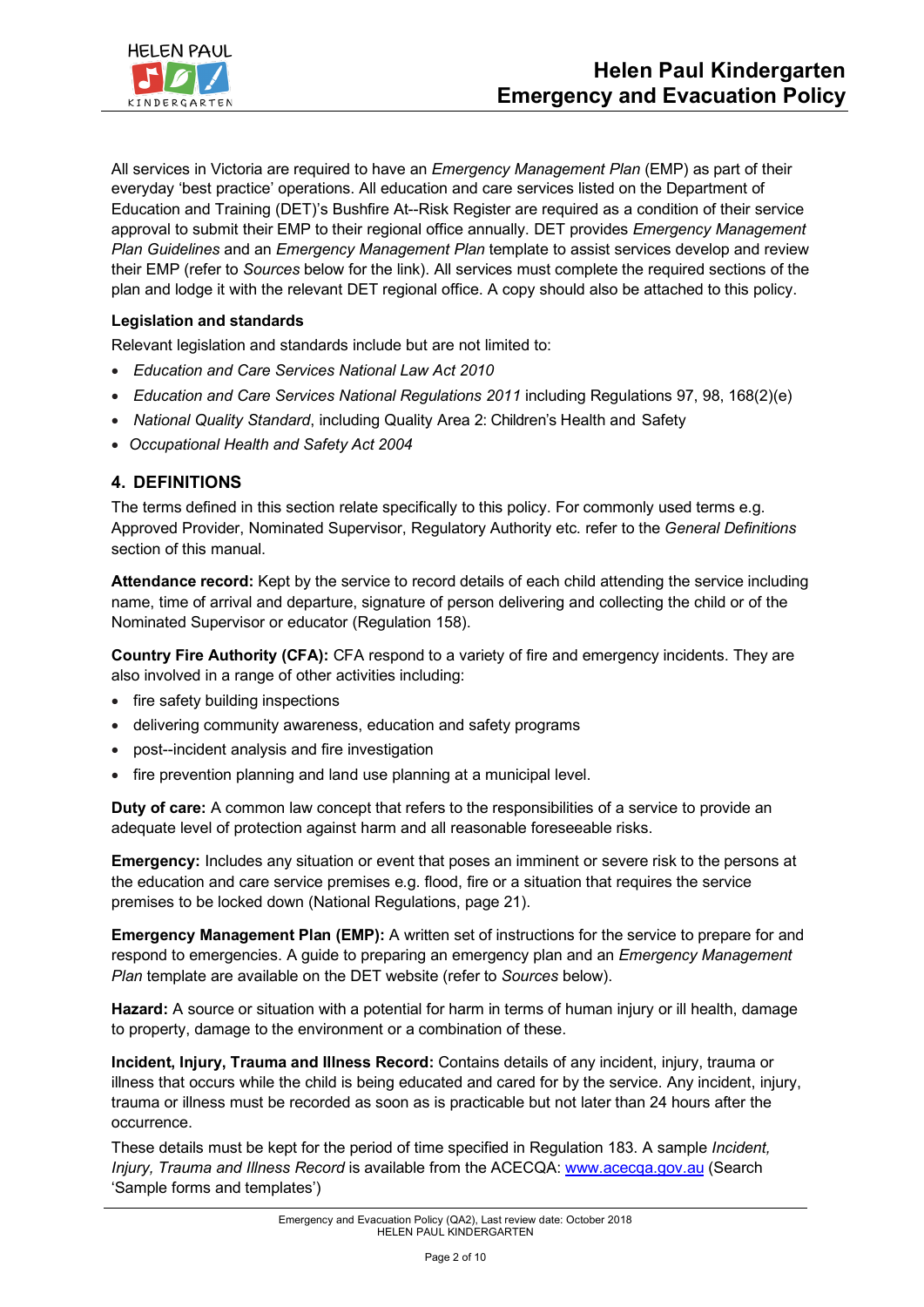

**Planned closure:** services identified as being at high fire risk and on the DET's Bushfire at--Risk Register will close on days determined to have a fire danger rating of Code Red by the Emergency Management Commissioner. Where possible, four to seven days notice of a planned closure will be provided. Services not on the Department's Bushfire at--Risk Register will remain open, unless directly threatened by fire or another emergency.

**Metropolitan Fire Brigade (MFB):** provide a fire and rescue service and are the first to respond to specific medical emergencies. The MFB aims to reduce the incidence and impact of fire and other emergencies on the community. This is achieved through the delivery of educational strategies that assist the community to become more self--reliant, including:

- fire safety building inspections, and checking fire--fighting equipment
- delivering community awareness, education and safety programs.

**Notifiable incident:** An incident involving workplace health and safety that is required by law to be reported to WorkSafe Victoria. Notification is required for incidents that result in death or serious injury/illness, or dangerous occurrences. For a complete list of incidents that must be reported to WorkSafe Victoria, refer to the *Guide to Incident Notification* on the WorkSafe Victoria website: www.worksafe.vic.gov.au

**Risk management:** A structured approach to managing uncertainty related to a threat;; a sequence of activities including the identification, assessment and prioritisation of risks followed by co--ordinated and economical application of resources to minimise, monitor and control the probability and/or impact of those risks.

**Serious incident:** A serious incident (regulation 12) is defined as any of the following:

- the death of a child while being educated and cared for at the service or following an incident at the service
- any incident involving serious injury or trauma while the child is being educated and cared for, which
	- a reasonable person would consider required urgent medical attention from a registered medical practitioner;; or
	- the child attended or ought reasonably to have attended a hospital e.g. a broken limb\*
- any incident involving serious illness of a child while that child is being educated and cared for by a service for which the child attended, or ought reasonably to have attended, a hospital e.g. severe asthma attack, seizure or anaphylaxis\*
- \*NOTE: In some cases (for example rural and remote locations) a General Practitioner conducts consultation from the hospital site. Only treatment related to serious injury or illness or trauma are required to be notified, not other health matters
- any emergency for which emergency services attended. NOTE: This means an incident, situation or event where there is an imminent or severe risk to the health, safety or wellbeing of a person/s at an education and care service. It does not mean an incident where emergency services attended as a precaution
- a child appears to be missing or cannot be accounted for at the service
- a child appears to have been taken or removed from the service in a manner that contravenes the National Regulations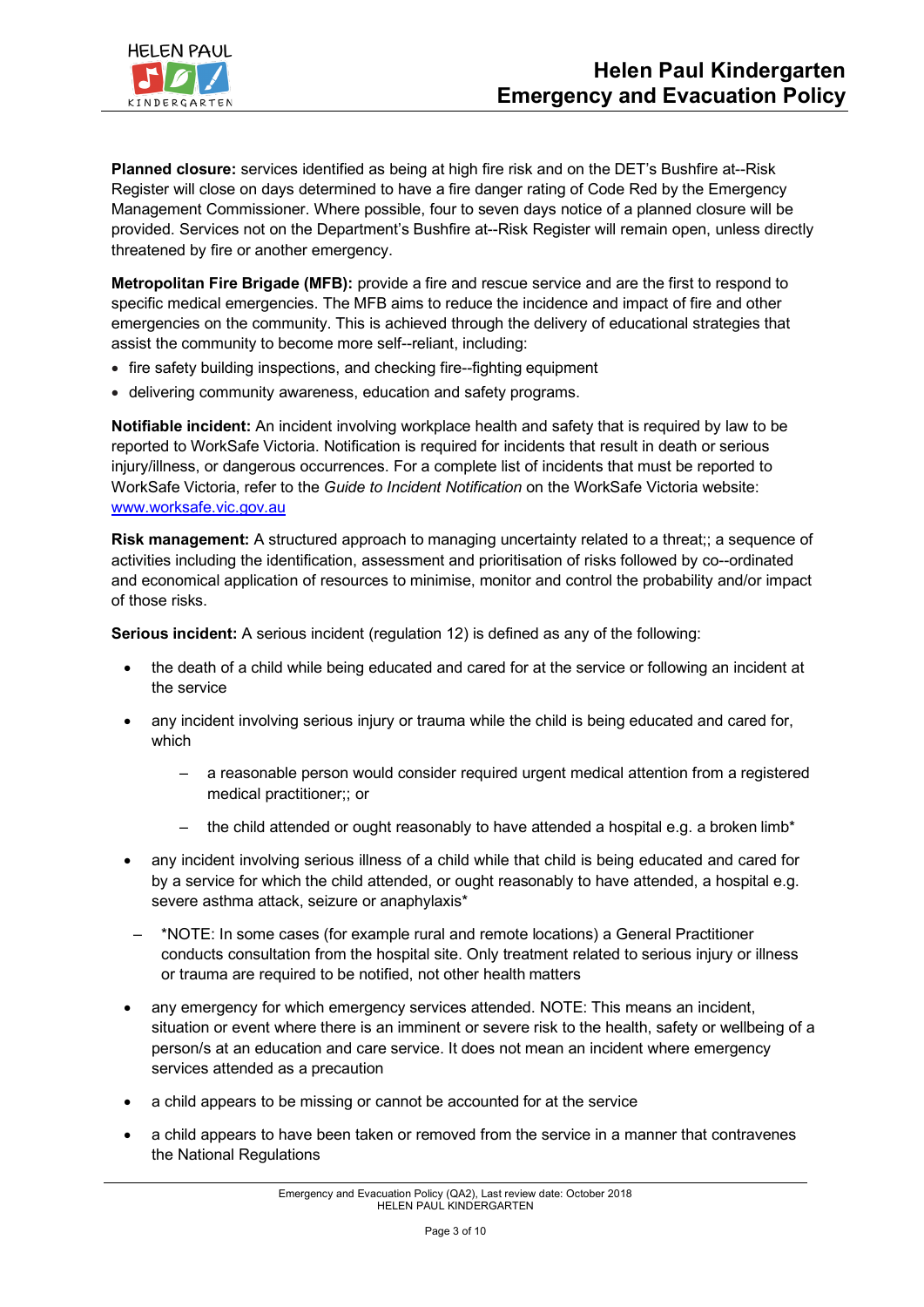

• a child was mistakenly locked in or out of the service premises or any part of the premises.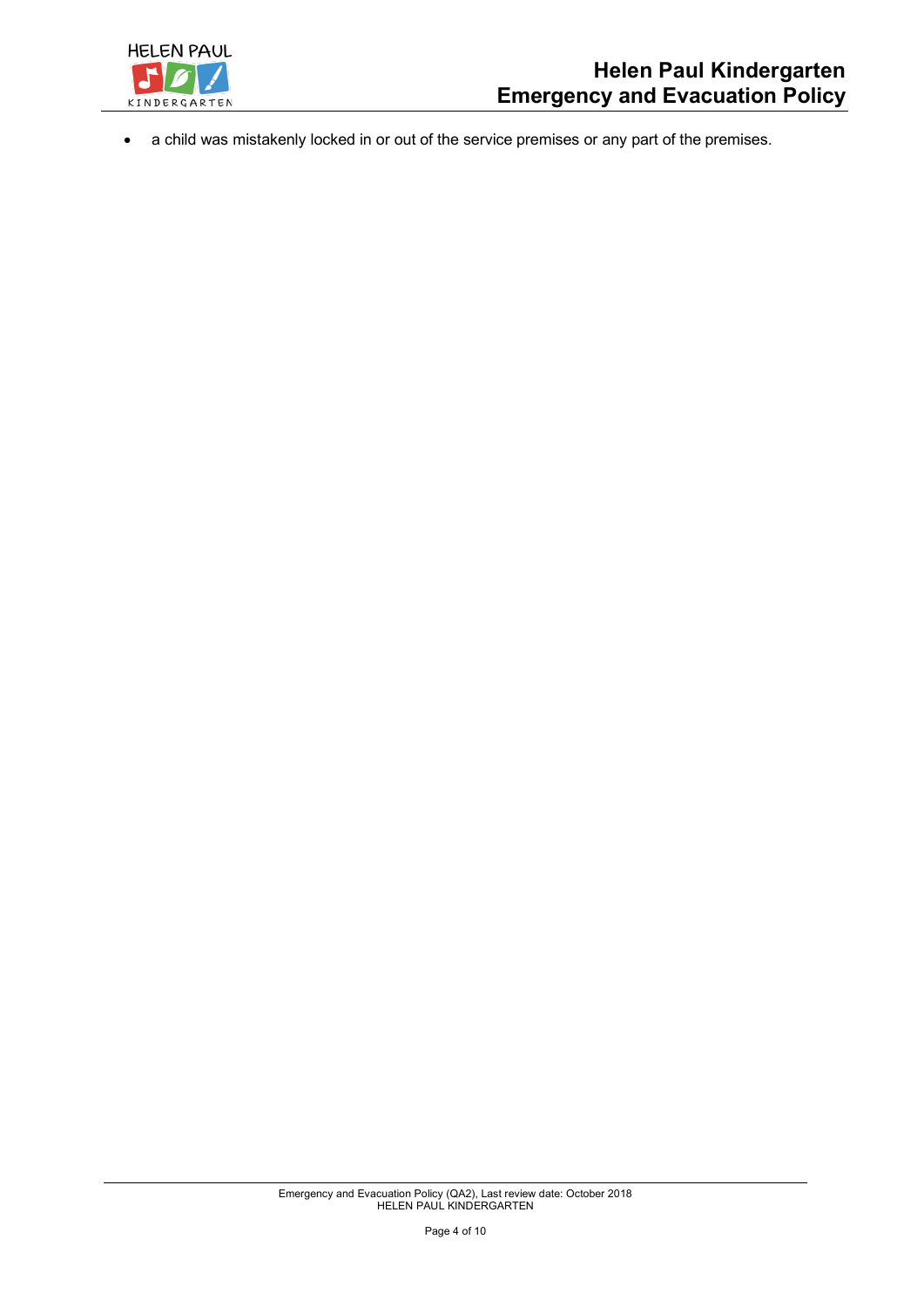

Examples of serious incidents include amputation (e.g. removal of fingers), anaphylactic reaction requiring hospitalisation, asthma requiring hospitalisation, broken bone/fractures, bronchiolitis, burns, diarrhoea requiring hospitalisation, epileptic seizures, head injuries, measles, meningococcal infection, sexual assault, witnessing violence or a frightening event.

**State of emergency:** A situation in which the government is granted special powers, by constitutional or legal provision, to deal with a perceived threat to law and order, or public safety.

**WorkSafe Victoria:** The manager of Victoria's workplace safety system. WorkSafe Victoria:

- strives to prevent workplace injuries, illness and fatalities
- provides benefits to injured workers and helps them to return to work
- enforces Victoria's occupational health and safety laws
- provides reasonably priced workplace injury insurance for employers
- provides an emergency response service 24 hours per day.

### **5. SOURCES AND RELATED POLICIES**

#### **Sources**

- Australian Standards: Planning for emergencies in facilities (AS 3745–2010) available from www.infostore.saiglobal.com
- Department of Education and Training, *Guide to Preparing an Emergency Plan* and *Emergency Management Plan*: www.education.vic.gov.au (*Search* emergency management planning early childhood services)
- Department of Education and Training, *Emergency Management Plan*: www.education.vic.gov.au (*Search* emergency management planning early childhood services)
- Metropolitan Fire Brigade: www.mfb.vic.gov.au
- Country Fire Authority: www.cfa.vic.gov.au
- State Emergency Service: www.ses.vic.gov.au
- WorkSafe Victoria: www.worksafe.vic.gov.au

#### **Service policies**

- *Administration of First Aid Policy*
- *Administration of Medication Policy*
- *Delivery and Collection of Children Policy*
- *Incident, Injury, Trauma and Illness Policy*
- *Occupational Health and Safety Policy*
- *Staffing Policy*
- *Supervision of Children Policy*

## **PROCEDURES**

#### **The Approved Provider and Persons with Management or Control are responsible for:**

- completing the DET *Emergency Management Plan* (refer to *Sources*), lodging this with the relevant DET regional office and attaching a copy to this policy
- conducting a risk assessment to identify potential emergencies that the service may encounter (Regulation 97(2)) (refer to attached *Emergency Management Plan*)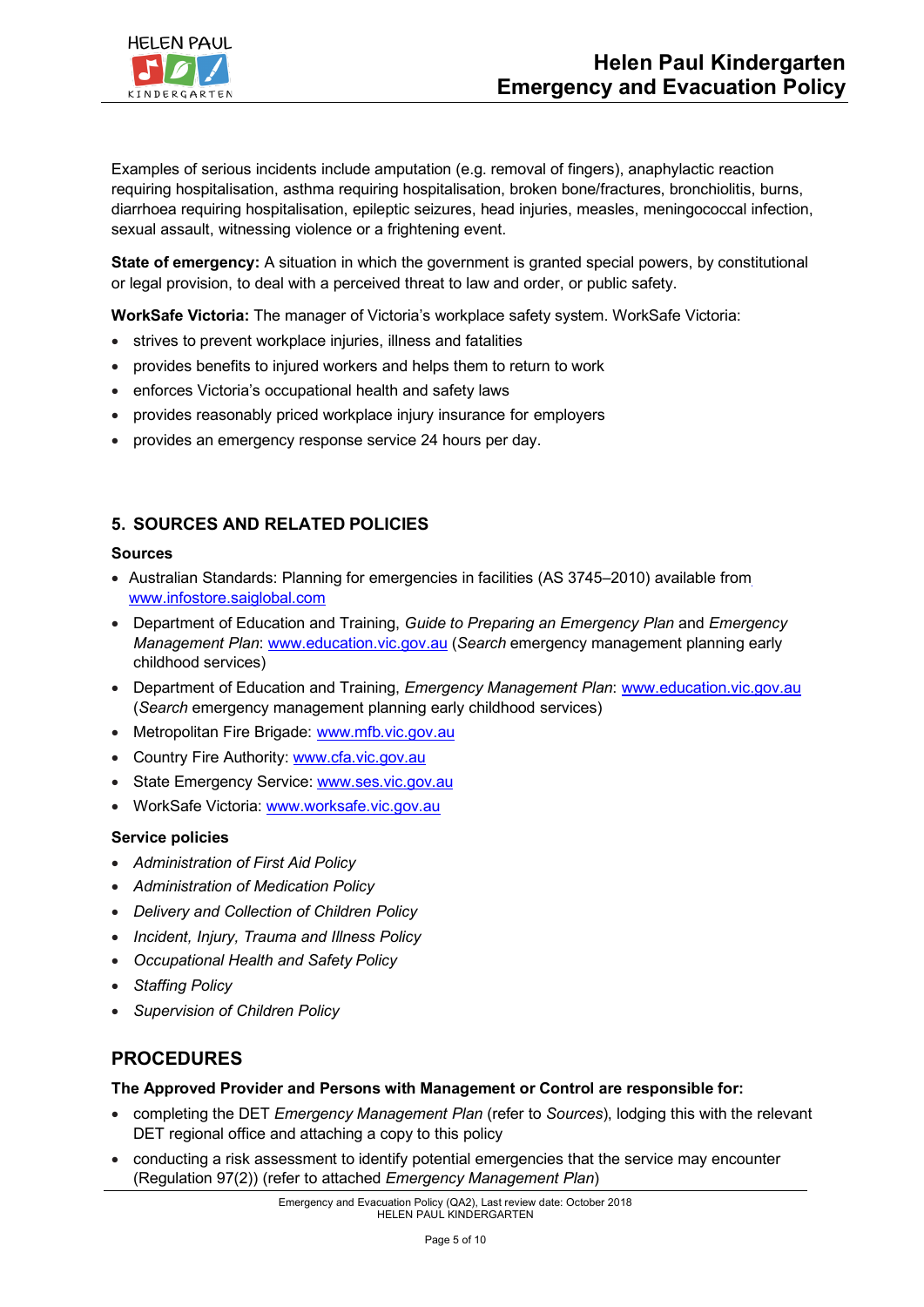

- developing instructions for what must be done in the event of an emergency (Regulation  $97(1)(a)$ ) (refer to attached *Emergency Management Plan*)
- appointing an Incident Management Team (IMT) to oversee safety at the service in the event of an emergency (refer to attached *Emergency Management Plan*)
- developing an emergency and evacuation floor plan (Regulation 97(1)(b)) (refer to attached *Emergency Management Plan--Attachment 1*)
- ensuring that a copy of the emergency and evacuation floor plan and instructions are displayed in a prominent position near each exit at the service premises (Regulation 97(4))
- ensuring that the emergency and evacuation procedures are rehearsed at least once every kinder term by all at the service (Regulation 97(3)(a))
- ensuring that the rehearsals of the emergency and evacuation procedures are documented (Regulation 97(3)(b)) (refer to attached *Emergency Management Plan*)
- ensuring that those working at, or attending the service, have access to a phone for immediate communication with parents/guardians and emergency services (Regulation 98), and that phone numbers of emergency services are displayed
- identifying potential onsite hazards and taking action to manage and minimise risk (refer to attached *Emergency Management Plan*)
- ensuring all infrastructure and service equipment are regularly checked for condition and maintenance, including emergency exit lighting
- ensuring the location of first aid kits, fire extinguishers and other emergency equipment are clearly signposted
- ensuring all emergency equipment is maintained on a regular basis in accordance with requirements specified by regulations, such as the Australian Standards Building Code e.g. fire extinguishers, smoke detectors, evacuation kits, sprinkler systems and alarm or duress systems
- providing a fully--equipped portable first aid kit (refer to *Administration of First AidPolicy*)
- keeping lock--down areas is a state of readiness so they are safe for children, staff and visitors to be used
- developing a regular training schedule for staff to ensure that they are able to deal with emergency situations e.g. first aid, emergency management and OHS training
- regularly reviewing, evaluating and updating emergency management plans, manuals and procedures (at least annually or following an emergency incident)
- developing procedures to debrief staff following emergency incidents
- conducting checks of documentation and practices to ensure all requirements of this policy are being complied with
- notifying DET in writing within 24 hours of a serious incident (refer to *Definitions*)
- completing the *Incident, Injury, Trauma and Illness Record* (refer to *Definitions*) where required
- notifying DET within 7 days of an incident that required the service to be closed, or a circumstance that posed a significant risk to the health, safety or wellbeing of a child attending the service (National Law: Section 174(2)(c);; Regulations: 175(2)(b)&(c), 176)
- reporting notifiable incidents (refer to *Definitions*) in the workplace to WorkSafe Victoria
- engaging with the Metropolitan Fire Brigade and/or Country Fire Authority regarding fire safety awareness and training for the service, including demonstrations of fire equipment, basic fire safety, smoke alarm, fire blankets and escape plans
- identifying staff and children requiring additional assistance in the event of an emergency (refer to attached *Emergency Management Plan*)
- ensuring that emergency contact details are provided on each child's enrolment form and that these are kept up to date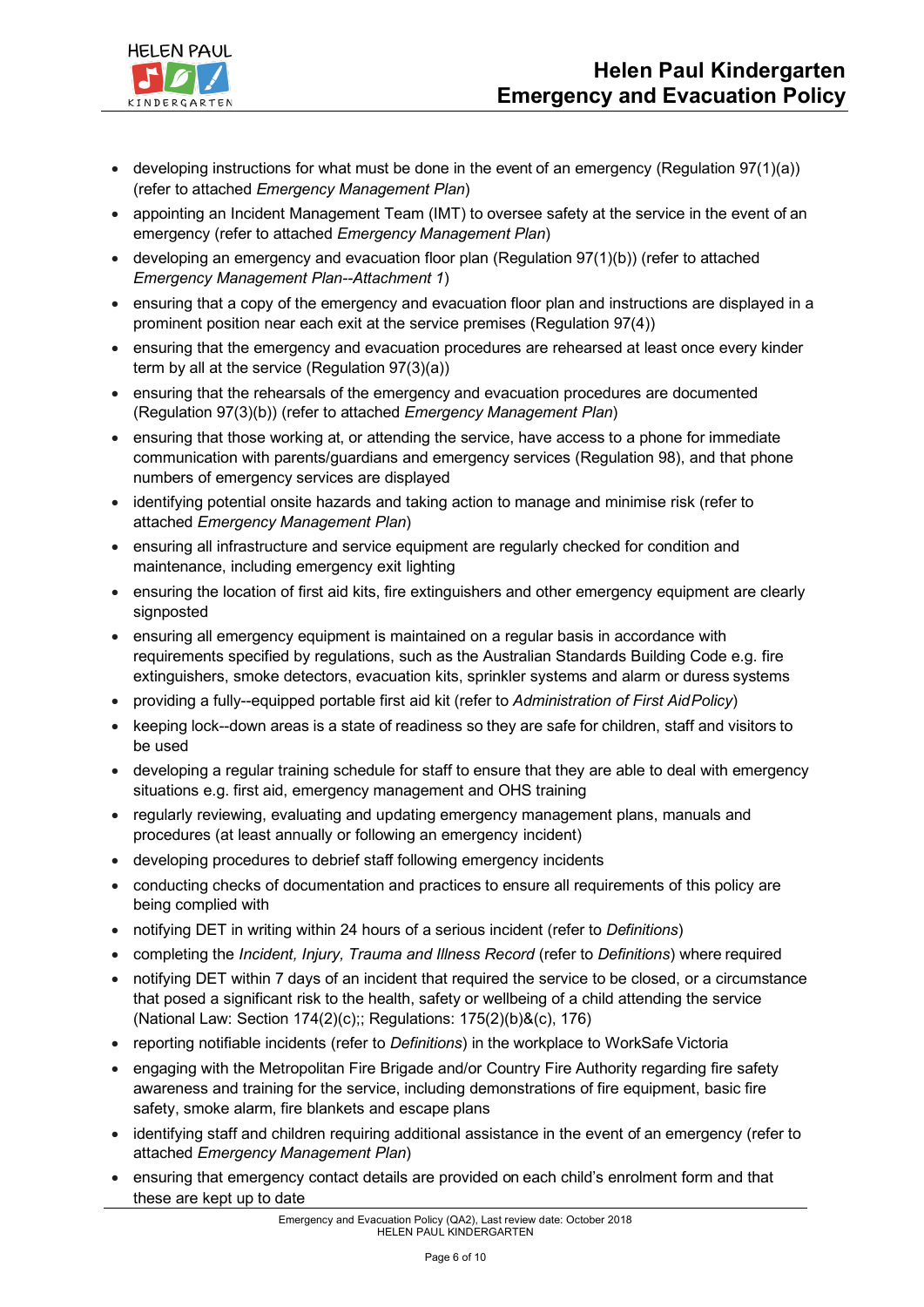

- ensuring that an attendance record (refer to *Definitions*) is maintained to account for all children attending the service (Regulation 158)
- keeping a written record of all visitors to the service, including time of arrival and departure
- ensuring all staff, parents/guardians, children, volunteers and students on placement understand the procedures to follow in the event of an emergency
- ensuring there are induction procedures in place to inform new staff, including casual or relief staff, of the emergency and evacuation policy and procedures
- ensuring all staff, parents/guardians, children, volunteers, students on placement and others attending the service are accounted for in the event of an evacuation
- developing procedures to deal with loss of critical functions, such as power/water shut off.

#### **The Nominated Supervisor and Persons in Day to Day Charge are responsible for:**

- ensuring that the emergency and evacuation floor plan is displayed in prominent positions and that all parents/guardians, volunteers, contractors, staff and relief staff are briefed and aware of the procedures
- ensuring that children are adequately supervised at all times and protected from hazards and harm (refer to *Supervision of Children Policy*)
- ensuring that the *Emergency Management Plan* (attached) is followed in the event of an emergency
- testing alarms and communication systems regularly, such as on a monthly basis
- keeping lock--down areas is a state of readiness so they are safe for children, staff and visitors to be used
- informing the Approved Provider of any serious or notifiable incidents (refer to *Definitions*) that must be reported to DET or WorkSafe Victoria.

#### **All other educators are responsible for:**

- implementing the procedures and responsibilities in this policy and the service's *Emergency Management Plan* (attached)
- supervising the children and adults in their care and protecting them from hazards and harm (refer to *Supervision of Children Policy*)
- providing support to children before, during and after emergencies
- checking that the attendance record (refer to *Definitions*) is completed at the beginning and end of each session
- keeping lock--down areas is a state of readiness so they are safe for children, staff and visitors to be used
- checking that the emergency evacuation procedure is displayed in prominent positions and that all persons at the service are made aware of these (refer to attached *Emergency Management Plan*)
- rehearsing emergency evacuation procedures with the children at least once every 3 months (or more often, as required) and ensuring that these are documented (refer to attached *Emergency Management Plan*)
- providing feedback regarding the effectiveness of emergency and evacuation procedures to inform policy, procedures and manuals etc.
- completing the *Incident, Injury, Trauma and Illness Record*, as required
- informing the Nominated Supervisor or Persons in Day--to--Day Charge or, in their absence, the Approved Provider or Person with Management and Control, about any serious incidents or notifiable incidents (refer to *Definitions*) at the service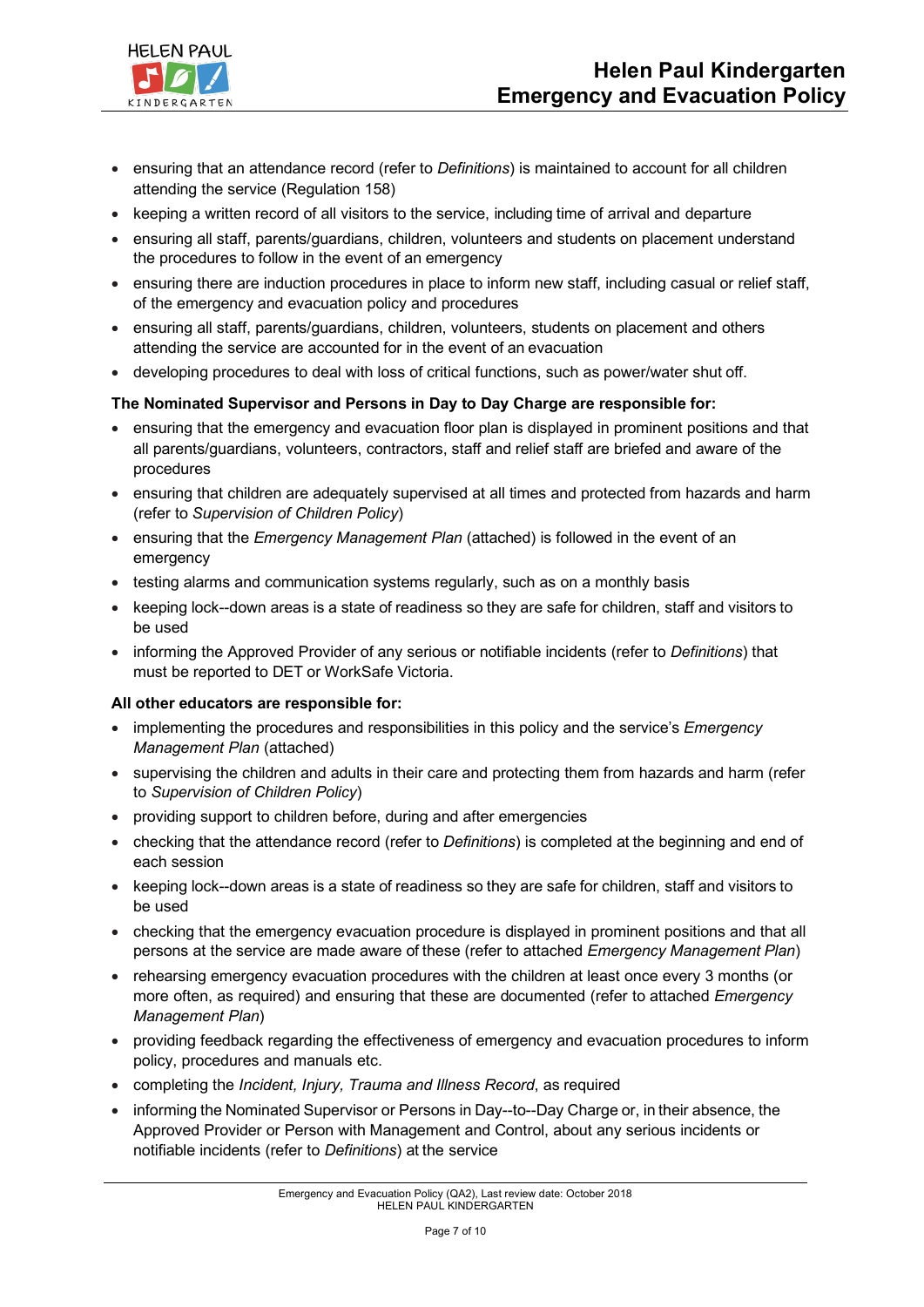

- attending first aid, emergency management and OHS training, as required
- communicating with parents about emergency procedures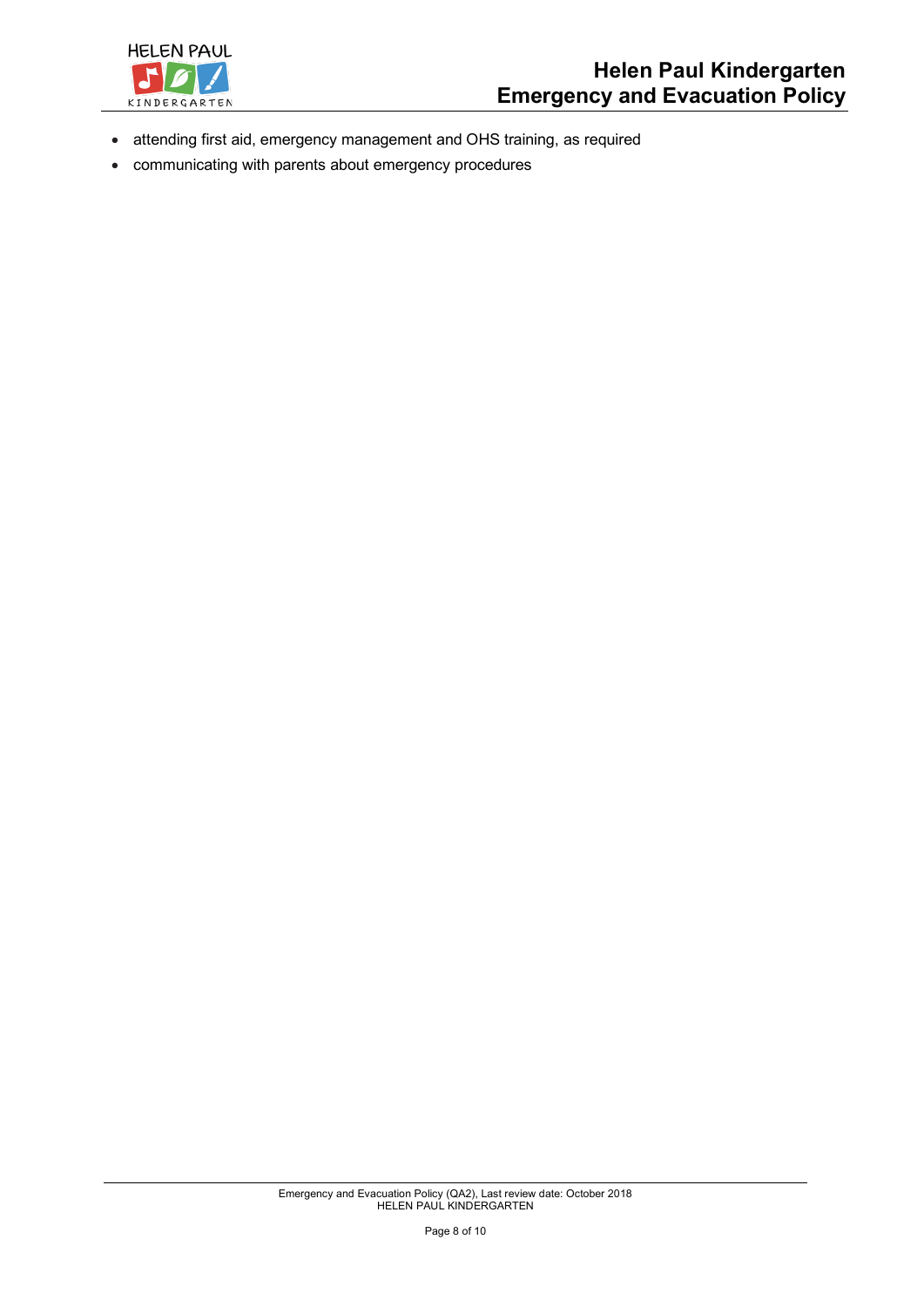

• raising children's awareness about potential emergency situations and appropriate responses.

#### **Parents/guardians are responsible for:**

- familiarising themselves with the service's emergency and evacuation policy and procedures and the service's *Emergency Management Plan* (attached)
- ensuring they complete the attendance record (refer to *Definitions*) on delivery and collection of their children (refer to *Delivery and Collection of Children Policy*)
- providing emergency contact details on their child's enrolment form and ensuring that this is kept up to date
- reinforcing the service's emergency and evacuation procedures with their child
- following the directions of staff in the event of an emergency or when rehearsing emergency procedures.

#### **Volunteers and students, while at the service, are responsible for following this policy and its procedures.**

## **EVALUATION**

In order to assess whether the values and purposes of the policy have been achieved, the Approved Provider will:

- review the policy to determine whether it adequately addresses a range of potential emergency situations
- regularly seek feedback from everyone affected by the policy regarding its effectiveness particularly following an emergency
- review procedures, including evacuation procedures, to determine their effectiveness, including timing and processes
- use information gained from checks on documentation and practices and the *Incident, Injury, Trauma and Illness Record* to inform proposed changes to this policy
- revise the policy and procedures as part of the service's policy review cycle, or as required by legislation, research, policy and best practice
- consult with emergency services such as the MFB and CFA, to ensure the policy and procedures meet current best practices
- notify parents/guardians at least 14 days before making any change to this policy or its procedures unless a lesser period is necessary because of a risk.